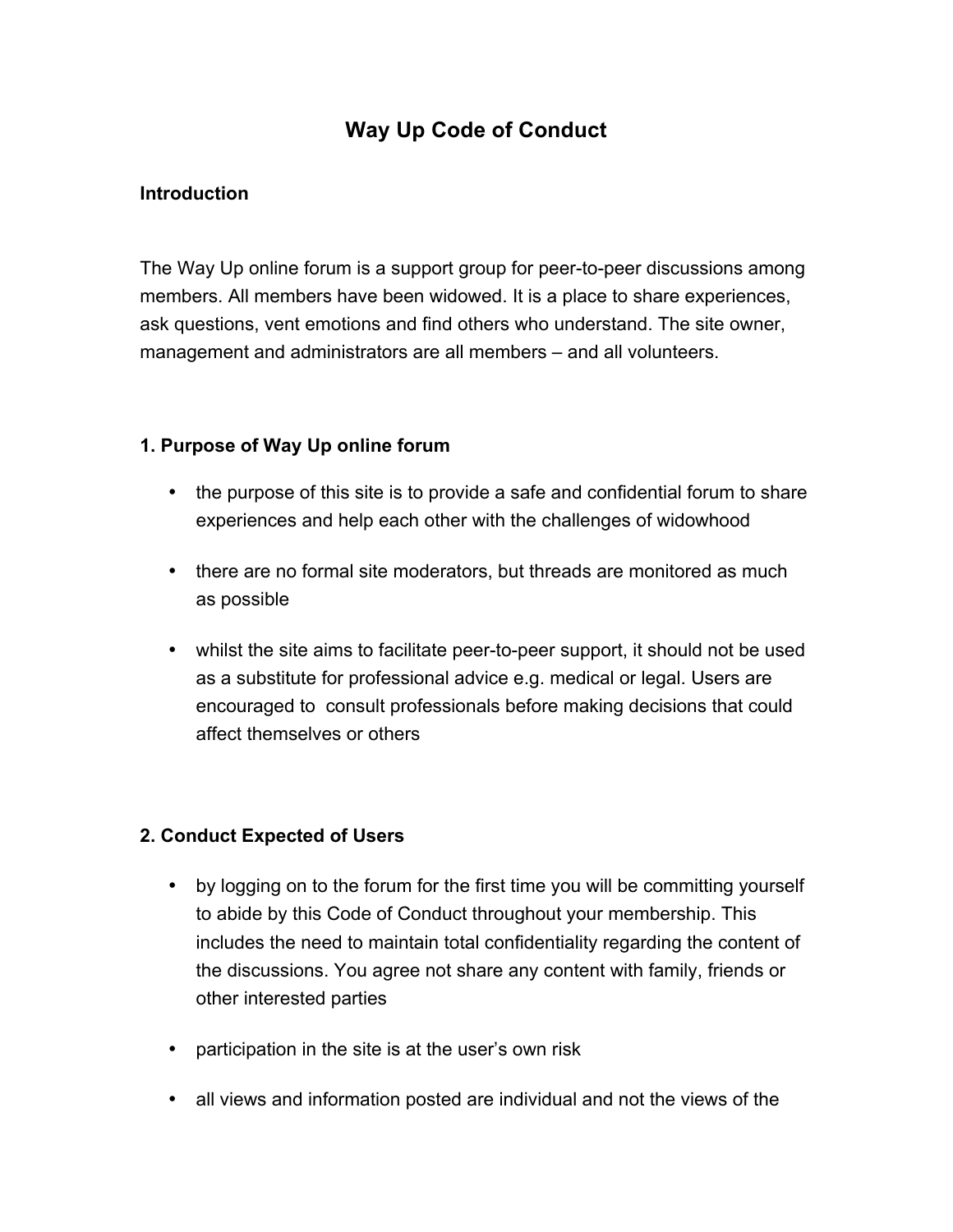site owner, management or administrators. By using the site you acknowledge that content is the sole responsibility of the person posting it

- the use of the site for gathering information for research purposes, articles, surveys etc. is prohibited, unless permission has been given by the forum management
- all users agree not to engage in any malicious or mischievous behaviour which has the potential to cause damage to Way Up or its online forum or any computer systems hosting the forum
- by using this site, you agree to this Code of Conduct
- any user who does not comply with the Code of Conduct will have their membership terminated

#### **3. Posting and Messaging**

- all content that is posted to the site or transmitted via the private messaging system must adhere to these conditions, as should your chosen user name
- users of the forum must not post material which:

a. is, or likely to be perceived as, discriminatory, hateful, false, inaccurate, threatening, libellous, defamatory, abusive, obscene, indecent, seditious, offensive, pornographic, harassing, profane, sexually orientated, invasive of a person's privacy, liable to incite racial hatred, menacing, scandalous, inflammatory, blasphemous, in breach of confidence, or which may cause annoyance or inconvenience or otherwise be a breach of the law

or

b. is copyrighted material unless the copyright is owned by the user or unless the user has all necessary licences and/or approvals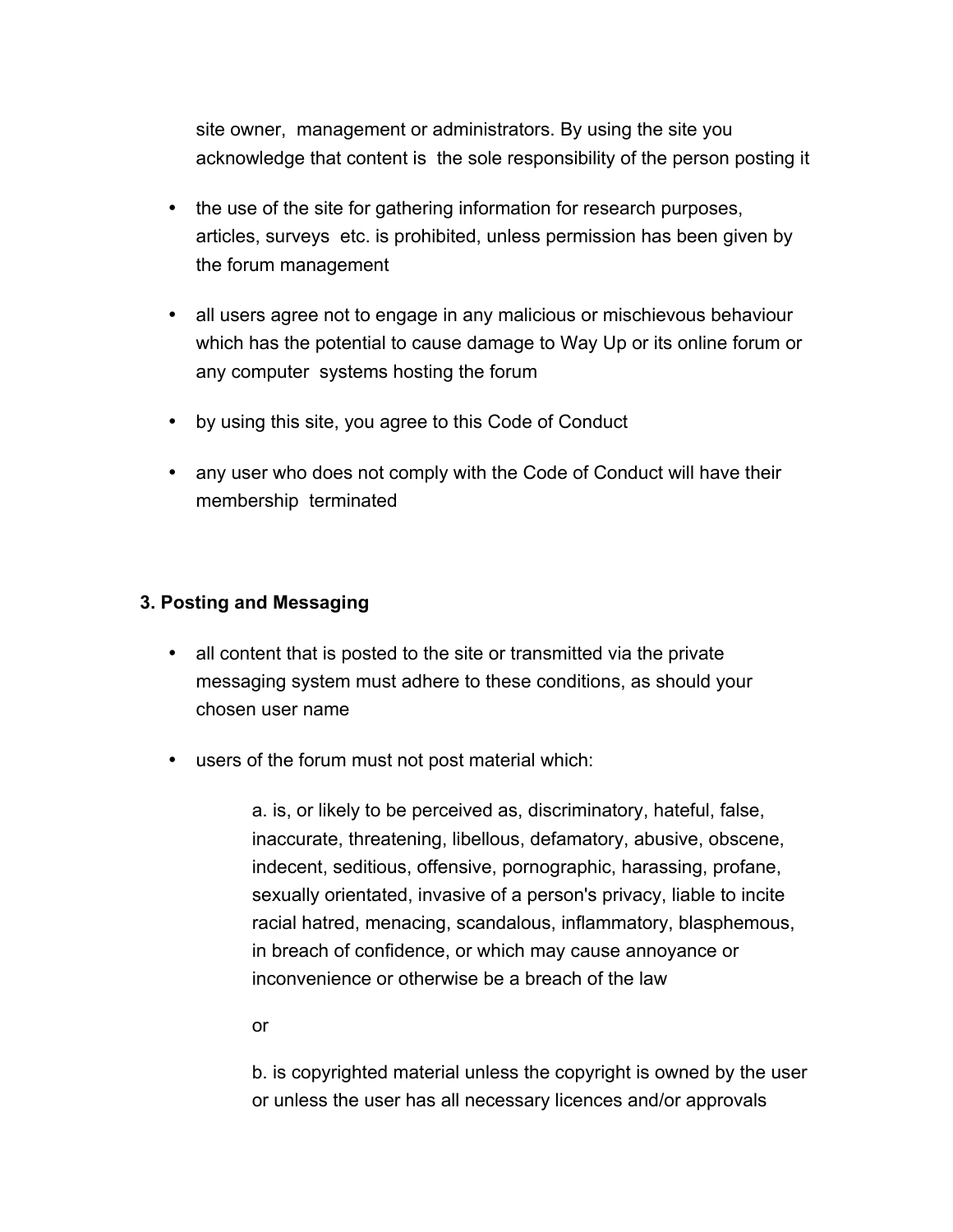c. would constitute or encourage conduct that would be considered a criminal offence, give rise to civil liability, or otherwise be contrary to the law of or infringe the rights of any third party, in the UK or any other country in the world

or

d. constitutes an advertisement, chain letters, pyramid schemes or any other form of solicitation (see also Way Up Advertising Code)

or

e. is offering, promoting or advertising these any health or social care services including counselling and psychotherapy, mental health and well-being – even if they were without charge – to fellow members. This is to safeguard all of us. If members are found to be offering these services, on or off the forum, their membership will be terminated

or

f. would be technically harmful (including, without limitation, hacking, the introduction of computer viruses, logic bombs, Trojan horses, worms, harmful components, corrupted data or other malicious software or harmful data)

- posts or messages containing personal contact details (name, address, telephone numbers etc.) are not encouraged for reasons of confidentiality and safety
- when you use the Way Up forum, you are voluntarily sharing information which could include personal data. This is viewed by other members. We advise members to take care with the nature of information shared and reserve the right to remove any data that we feel is inappropriate or puts the user at risk. Users of the forum agree to respect the privacy and wishes of others, and will not pass on details to third parties without

or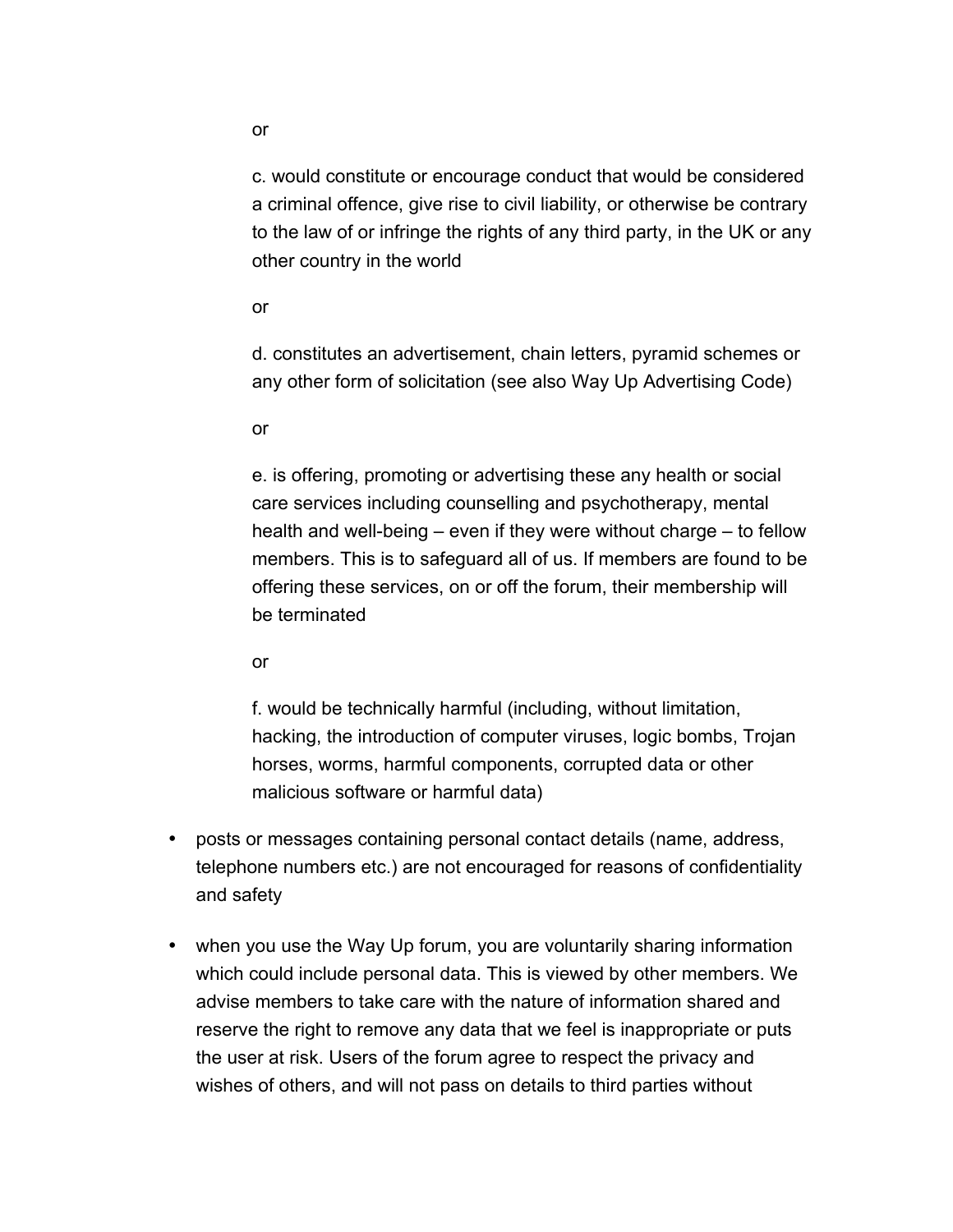permission

• Way Up is not responsible for the content of any external websites that posts refer to and may remove links to these if deemed inappropriate

### **4. Monitoring of use**

- although not obliged to do so, the Way Up forum management do monitor a proportion of the messages and information posted using this forum to ensure that this code of conduct is being complied with
- Way Up management has the ability and the right to remove objectionable messages and information posted to the Way Up website and will make every effort to do so in a timely fashion
- if you consider that any posting breaches our code of conduct, the Way Up management should be emailed at help@way-up.co.uk. Gaynor Williams or Richard Lowdon will determine whether removal is necessary and act accordingly
- contacting of a poster directly to object to a post they have made is neither encouraged nor allowed. Any contact in this instance shall be made by the site owner or a manager only. Contacting the poster in a situation such as this either by one or multiple persons could be construed as bullying and will not be condoned under any circumstances

# **5. Disclaimer**

- the sensible exchange of views and ideas between users of this forum is encouraged
- forums are real-time bulletins and the Way Up forum owner and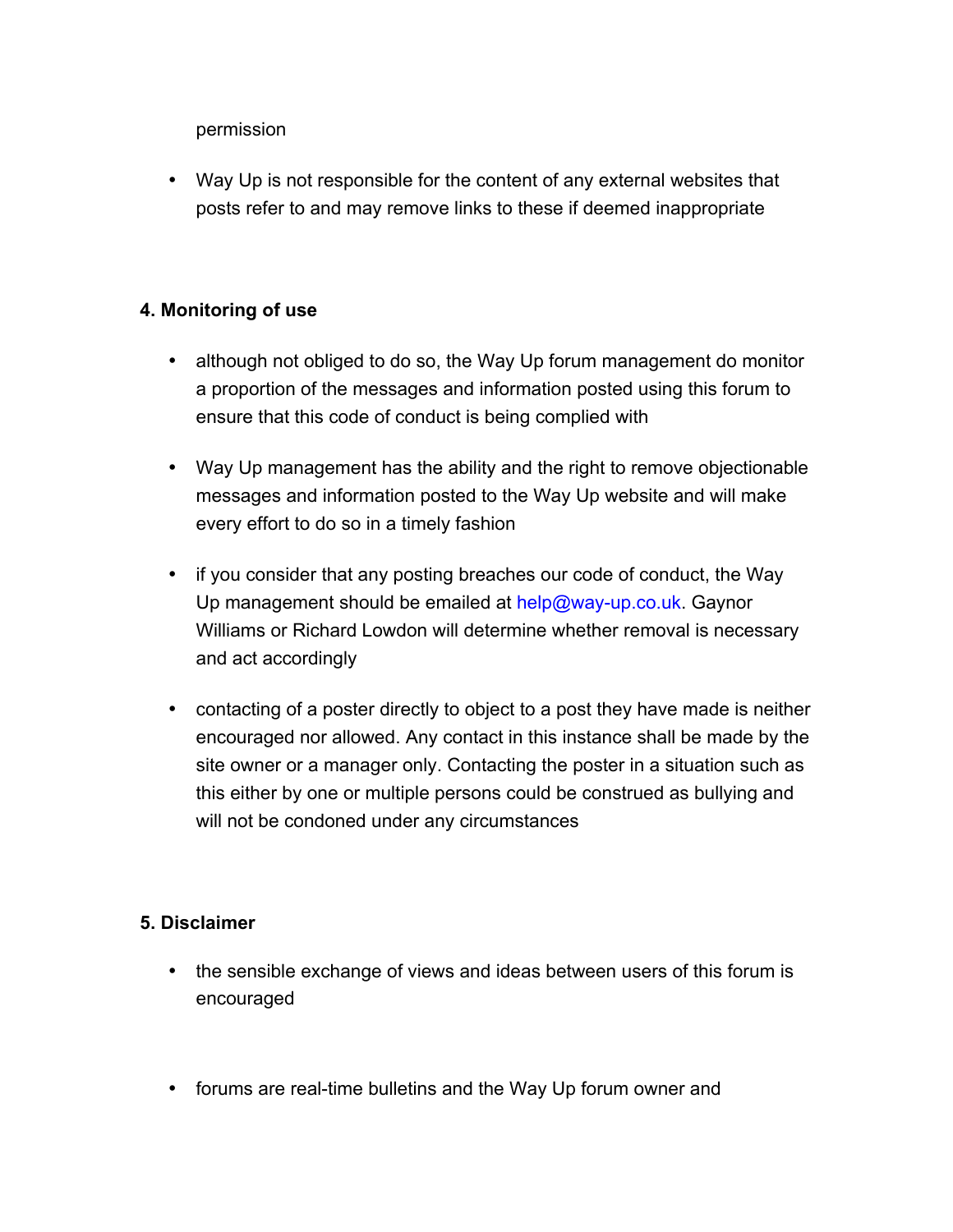management do not warrant the accuracy, completeness or usefulness of any information posted using the forum facilities nor do we accept any responsibility for the contents of any message. Any message posted expresses the views of the author of that message only and not necessarily the views of Way Up management

### **6. Conduct at Way Up meets**

- it is expected that all members adhere to this code of conduct when attending any meets that have been organised via the Way Up forum. Please also see the formal 'Meets Guidelines', which is available in the Files section.
- the safety and security of our members is of paramount importance
- anyone meeting another member is advised to do this in a busy, public place and to inform a third party of where they are going, with whom and for how long
- all meets are organised and attended on the understanding that it is the responsibility of the individuals concerned, not the personal responsibility of the Way Up forum owner and manager

# **7. Way Up Registered Trademark**

- $\cdot$  the name Way Up and the Way Up  $\circledR$  logo form the registered trademark of Way Up, a not for profit unincorporated association
- you acknowledge that we are the owners of this registered trademark, as it appears on the Way Up forum, website and Facebook page. Unless we expressly agree, you have no right to use it

# **8. Way Up Facebook page and Way Up Flickr Account (photos)**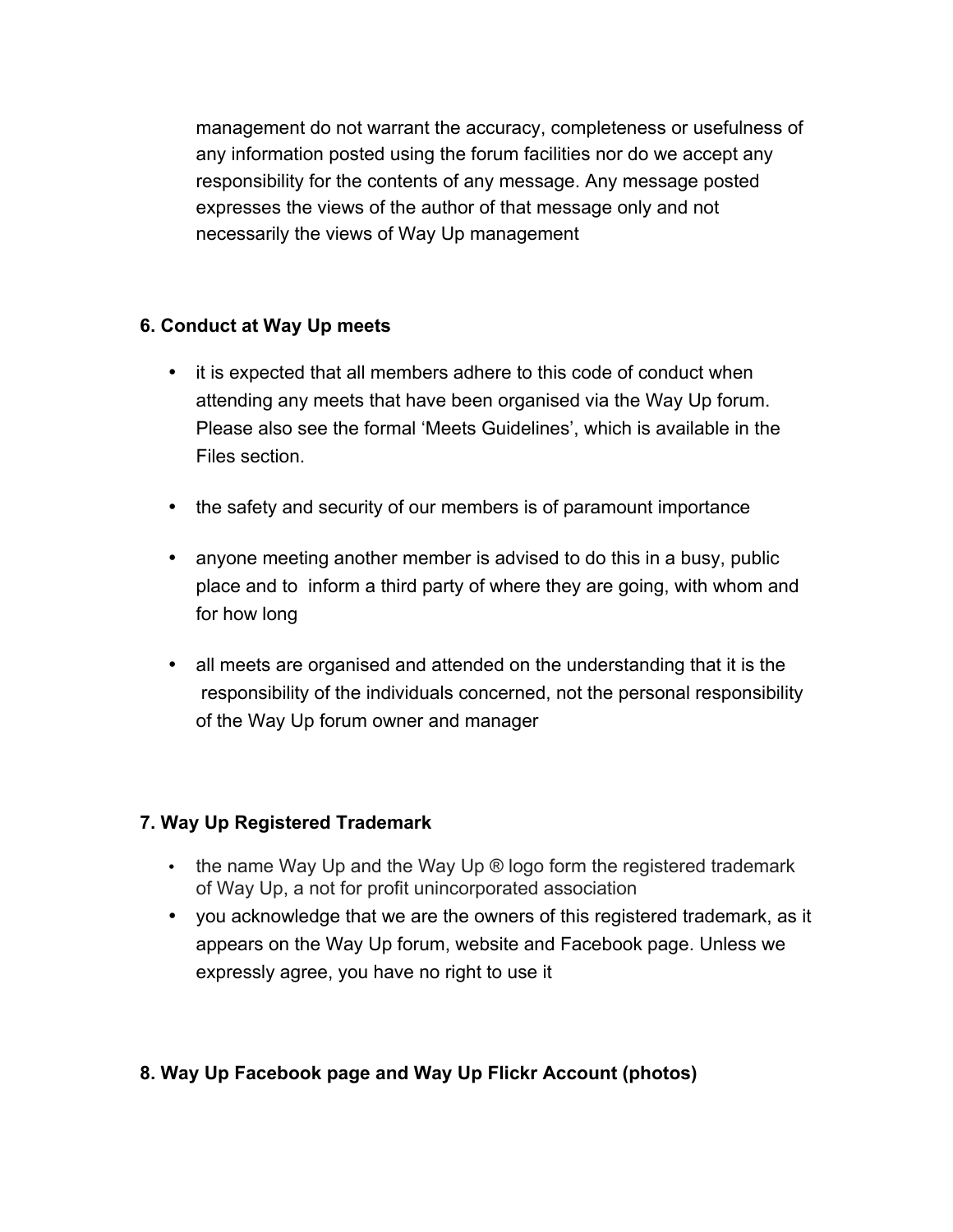• this Code of Conduct applies equally to the Way Up Facebook group page as well as the Way Up Flickr photo account

# **9. Exclusion of liability**

• Way Up hereby excludes all and any losses, liabilities, claims, damages, expenses or costs (whether as a consequence of its negligence or otherwise) arising in connection with:

- your use or inability to use the Way Up forum
- any unauthorised access to or alterations of information provided by you
- your use of any third party websites (including without limitation those that may be connected by hyperlink to this site)
- any arrangements entered into with any third party in connection with any information provided by or in connection with this site
- the inaccuracy, incompleteness or tardiness of any information supplied

#### **10. Definitions**

- "Way Up owner" refers to Gaynor Williams and Richard Lowdon
- "Way Up management" refers to Gaynor Williams
- "Way Up administrator" refers to a member who has been formally appointed by Way Up management to assist with the admin of the site
- "site" or website" refers to all Way Up internet pages at https://wayup.co.uk or the online forum at https://forum.way-up.co.uk
- "Way Up" includes any person or organisation involved in any part of the management, development, operation, promotion or other similar aspects of this site
- "user" and "you" refer to any person viewing or interacting with this site
- "widowed" a widow is defined as anyone who has suffered the loss of a 'life' partner or spouse whatever the circumstances, regardless of race, religion, gender or sexual orientation.
- "content" refers to any text, photograph or other image presented on this